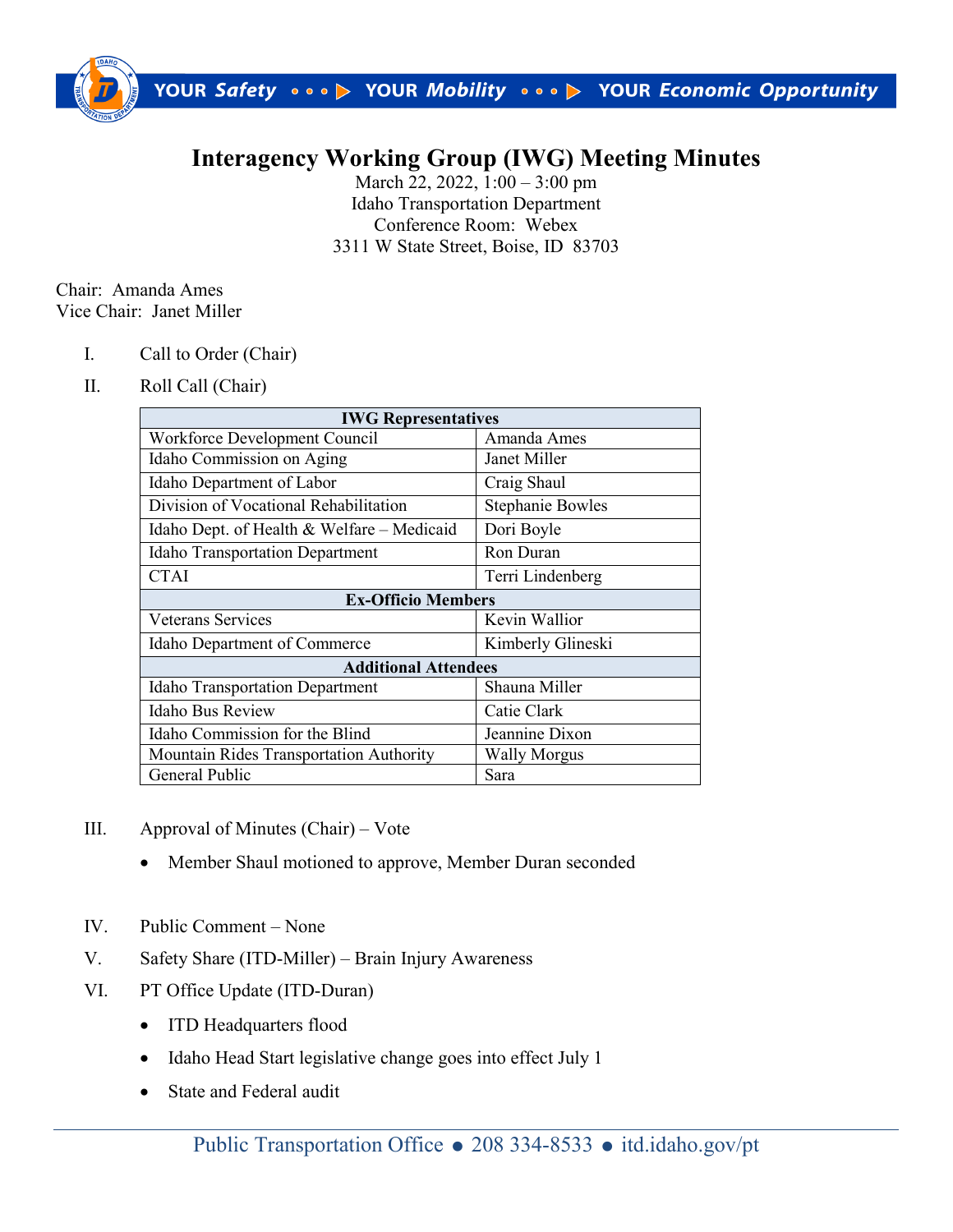

- Idaho Falls
- Congressional Funding
- Joint Research project with ITD's Office of Civil Rights
- VII. IWG Goal Review/Updates (Chair) Vote
	- Goal 1: Broaden representation for all districts by the end of 2022 and explore participation of additional State agencies.
		- **Motion to accept goal by Member J. Miller, seconded by Member Shaul**
		- **Explore more state agencies** 
			- Libraries
			- Educational Institutes
				- o Twin Falls Director of refugee center at college
					- **Member Boyle to send contact info to Member Duran**
			- Emergency Management Office
			- Disabled American Veterans
				- o Member Wallior to provide contacts to Member Duran
			- Sarah Idaho Falls Senior Center
			- Hospitals/Health Care
				- o Member J. Miller to explore
		- District 4 and 6 not currently represented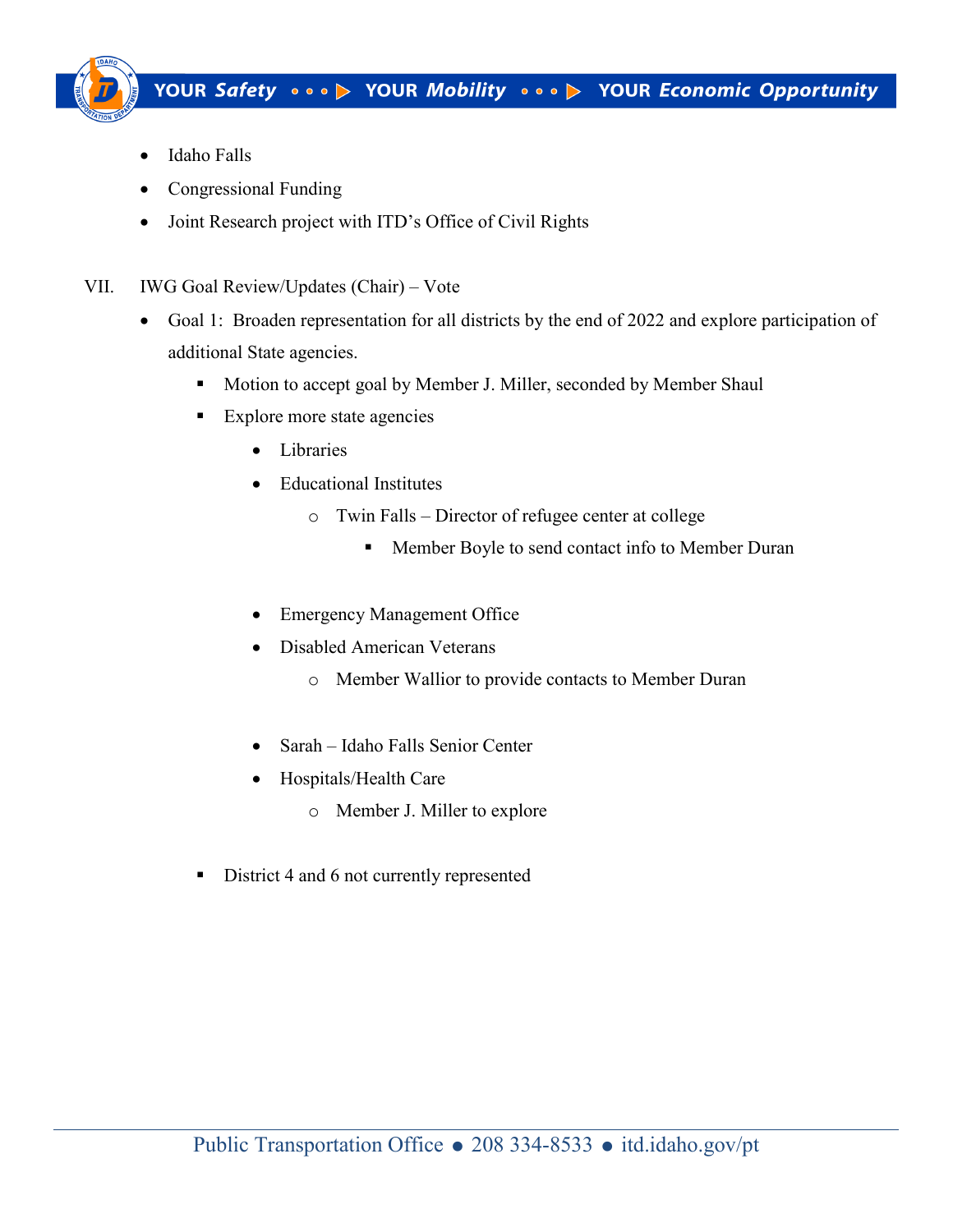

- Goal 2: Develop a basic framework and process for creating a centralized list of transportation providers/resources across the state.
	- None to list:
		- Division of Vocational Rehabilitation
		- Idaho Workforce Development Council
		- Idaho Department of Labor
		- Idaho Head Start Association
		- Idaho Department of Commerce
	- Completed:
		- ITD-PT
		- Veteran Services
		- CTAI
		- Office of the Governor
	- Pending information:
		- Idaho Commission on Aging Senior Center list with contacts
		- Idaho Council on Developmental Disabilities
		- Idaho Department of Education
		- Idaho Department of Health & Welfare
		- Idaho Department of Health & Welfare, Division of Medicaid
		- Nez Perce Tribe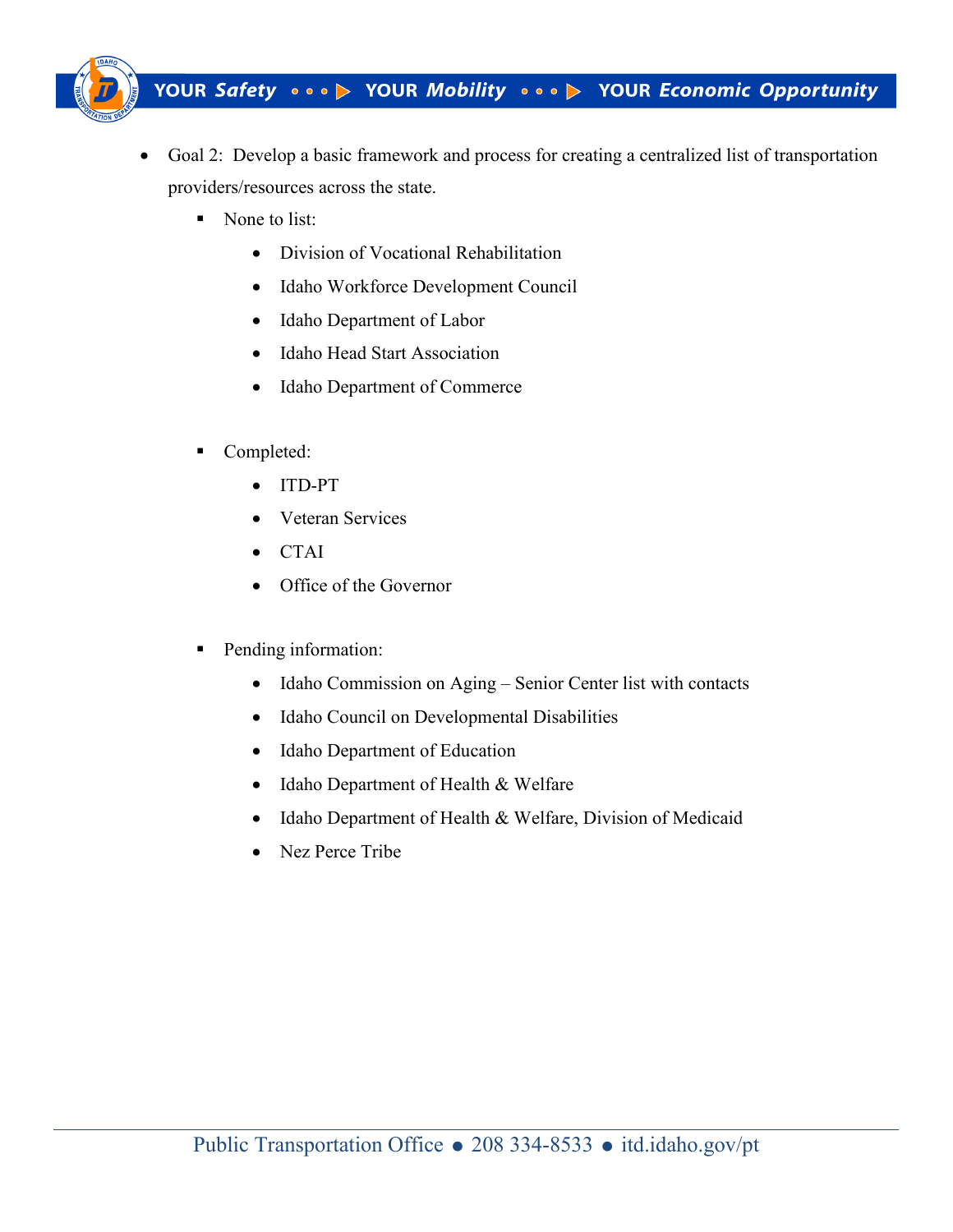

- Goal 3: Each agency host a human trafficking presentation and help raise public awareness.
	- Completed:
		- Idaho Workforce Development Council
		- Idaho Department of Labor
		- Idaho Council on Developmental Disabilities
		- Idaho Department of Education
		- Idaho Commission on Aging
		- CTAI
		- ITD
		- Division of Vocational Rehabilitation
	- Pending:
		- Office of the Governor
		- Idaho Head Start
		- Idaho Department of Health & Welfare
			- o Developing/Recording Training HUB video
		- Idaho Department of Health & Welfare, Division of Medicaid
			- o Developing/Recording Training HUB video
		- Idaho Department of Commerce S. Miller to follow up
		- Nez Perce Tribe working with a trainer at the Nez Perce Tribal Police
		- Veterans Services S. Miller to follow up
- VIII. Agency Initiatives/Projects Informational Only
	- Idaho Workforce Development Council (A. Ames) Legislative session. Waiting on budget approval. Hoping to hire more staff.